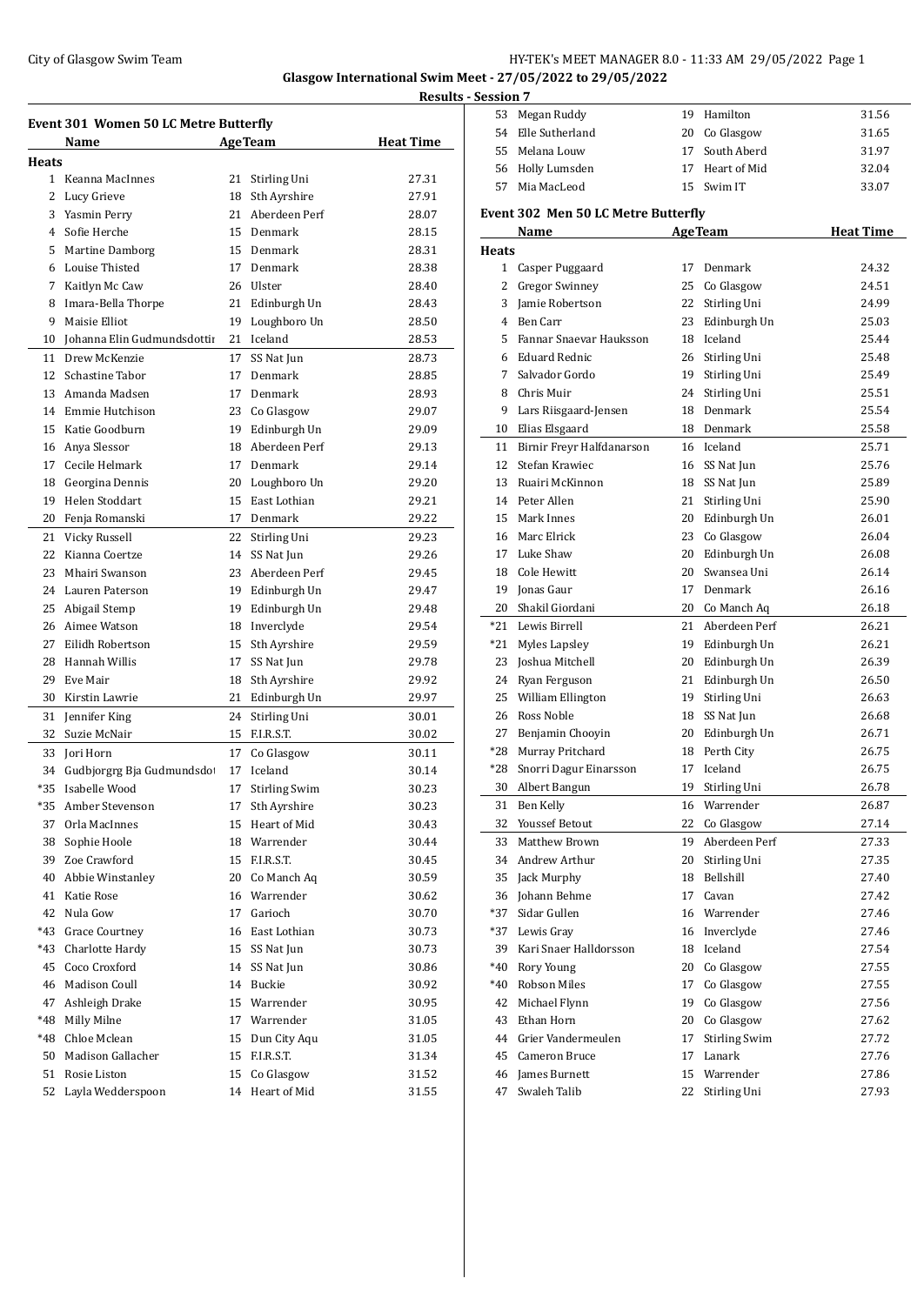## City of Glasgow Swim Team **HY-TEK's MEET MANAGER 8.0 - 11:33 AM 29/05/2022** Page 2 **Glasgow International Swim Meet - 27/05/2022 to 29/05/2022**

|              |                                                 |         |                                  |         | <b>Result</b>    |
|--------------|-------------------------------------------------|---------|----------------------------------|---------|------------------|
|              | Heats  (Event 302 Men 50 LC Metre Butterfly)    |         |                                  |         |                  |
|              | Name AgeTeam                                    |         |                                  |         | <b>Heat Time</b> |
|              | 48 Ben Haughton                                 |         | 17 Co Manch Aq                   |         | 28.16            |
|              | 49 Fraser Wilson                                |         | 20 Aberdeen Perf                 |         | 28.20            |
|              | 50 Dylan Cashmore                               |         | 17 Sth Ayrshire                  |         | 28.44            |
|              | 51 Matthew McMillan                             |         | 16 SS Nat Jun                    |         | 28.94            |
|              | Event 302 Men 50 LC Metre Butterfly Multi-Class |         |                                  |         |                  |
|              | Name                                            |         | <b>AgeTeam</b>                   |         | <b>Heat Time</b> |
| <b>Heats</b> |                                                 |         |                                  |         |                  |
|              | 1 Stephen Clegg S12<br>2 Louis Lawlor S14       |         | 27 Edinburgh Un<br>20 Co Glasgow |         | 25.83<br>27.14   |
|              |                                                 |         |                                  |         |                  |
|              | Event 303 Women 400 LC Metre Freestyle          |         |                                  |         |                  |
|              | Name AgeTeam                                    |         |                                  |         | <b>Heat Time</b> |
| Heats        |                                                 |         |                                  |         |                  |
|              | 1 Leah Crisp                                    |         | 21 Bath NC                       |         | 4:23.19          |
|              | 30.03                                           | 1:03.11 | 1:36.41                          | 2:10.30 |                  |
|              | 2:43.35                                         | 3:17.03 | 3:50.25                          | 4:23.19 |                  |
|              | 2 Marion Hanquet                                |         | 21 Loughboro Un                  |         | 4:23.47          |
|              | 30.26                                           | 1:03.13 | 1:36.27                          | 2:09.79 |                  |
|              | 2:43.37                                         | 3:16.99 | 3:50.85                          | 4:23.47 |                  |
|              | 3 Katherine Bailey                              |         | 18 SS Nat Jun                    |         | 4:24.60          |
|              | 30.67                                           | 1:03.71 | 1:36.98                          | 2:10.75 |                  |
|              | 2:44.31                                         | 3:18.49 | 3:51.53                          | 4:24.60 |                  |
|              | 4 Michaella Glenister                           |         | 20 Stirling Uni                  |         | 4:25.30          |
|              | 30.14                                           | 1:03.37 | 1:36.84                          | 2:11.06 |                  |
|              | 2:44.42                                         | 3:18.90 | 3:52.58                          | 4:25.30 |                  |
| 5            | Mairi Craig                                     |         | 18 Stirling Swim                 |         | 4:29.91          |
|              | 30.65                                           | 1:04.07 | 1:37.94                          | 2:12.20 |                  |
|              | 2:47.04                                         | 3:22.05 | 3:56.78                          | 4:29.91 |                  |
|              | 6 Kailyn Hall                                   |         | 18 Aberdeen Perf                 |         | 4:30.18          |
|              | 30.22                                           | 1:04.06 | 1:37.90                          | 2:12.33 |                  |
|              | 2:47.10                                         | 3:22.06 | 3:56.50                          | 4:30.18 |                  |
|              | 7 Natasha Simson                                |         |                                  |         |                  |
|              |                                                 | 1:04.37 | 17 SS Nat Jun                    |         | 4:31.38          |
|              | 30.95<br>2:47.24                                |         | 1:38.50                          | 2:12.99 |                  |
|              |                                                 | 3:22.16 | 3:57.00                          | 4:31.38 |                  |
| 8            | Mollie Mc Alorum                                |         | 17 Ulster                        |         | 4:31.74          |
|              | 31.30                                           | 1:05.32 | 1:39.71                          | 2:14.46 |                  |
|              | 2:49.34                                         | 3:23.95 | 3:58.46                          | 4:31.74 |                  |
|              | 9 Grace Davison                                 |         | 15 Ireland                       |         | 4:32.57          |
|              | 30.78                                           | 1:04.81 | 1:39.47                          | 2:14.35 |                  |
|              | 2:49.37                                         | 3:24.58 | 3:59.50                          | 4:32.57 |                  |
|              | 10 Ailsa McDonald                               |         | 21 Edinburgh Un                  |         | 4:33.12          |
|              | 31.38                                           | 1:05.13 | 1:39.27                          | 2:13.86 |                  |
|              | 2:48.48                                         | 3:23.58 | 3:58.78                          | 4:33.12 |                  |
| 11           | Scarlett Orchard                                |         | 19 Loughboro Un                  |         | 4:33.60          |
|              | 30.63                                           | 1:03.89 | 1:37.97                          | 2:12.61 |                  |
|              | 2:47.75                                         | 3:23.03 | 3:58.61                          | 4:33.60 |                  |
| 12           | Rebecca Reid                                    |         | 20 Aberdeen                      |         | 4:34.14          |
|              | 31.09                                           | 1:05.33 | 1:40.19                          | 2:15.14 |                  |
|              | 2:50.20                                         | 3:25.19 | 4:00.30                          | 4:34.14 |                  |
| 13           | Abbie Holl                                      |         | 20 Edinburgh Un                  |         | 4:35.96          |
|              | 30.65                                           | 1:04.34 | 1:38.42                          | 2:13.21 |                  |
|              | 2:48.38                                         | 3:24.17 | 4:00.26                          | 4:35.96 |                  |
|              | 14 Anne Thastrup-Hansen                         |         | 16 Denmark                       |         | 4:35.98          |
|              | 31.15                                           | 1:04.52 | 1:38.92                          | 2:14.03 |                  |
|              | 2:49.65                                         | 3:25.65 | 4:01.22                          | 4:35.98 |                  |
|              |                                                 |         |                                  |         |                  |

|            | <b>Results - Session 7</b> |                                       |         |                 |         |         |
|------------|----------------------------|---------------------------------------|---------|-----------------|---------|---------|
|            |                            | 15 Jennifer Murray                    |         | 19 Edinburgh Un |         | 4:35.99 |
| ime        |                            | 31.09                                 | 1:04.99 | 1:40.02         | 2:15.47 |         |
| 3.16       |                            | 2:50.63                               | 3:26.56 | 4:01.43         | 4:35.99 |         |
| 3.20       |                            | 16 Freyja Birkisdottir                |         | 16 Iceland      |         | 4:36.18 |
| 3.44       |                            | 31.36                                 | 1:05.73 | 1:40.78         | 2:16.24 |         |
| 3.94       |                            | 2:52.25                               | 3:28.41 | 4:03.74         | 4:36.18 |         |
|            | 17                         | Katja Lilja Andrsysdottir             |         | 16 Iceland      |         | 4:38.49 |
|            |                            | 31.13                                 | 1:05.74 | 1:41.27         | 2:16.93 |         |
| ime        |                            | 2:52.60                               | 3:28.55 | 4:04.04         | 4:38.49 |         |
|            |                            | 18 Phoebe Arbuckle                    |         | 14 SS Nat Jun   |         | 4:38.83 |
| 5.83       |                            | 31.77                                 | 1:06.94 | 1:42.35         | 2:18.90 |         |
| 7.14       |                            | 2:54.35                               | 3:29.90 | 4:05.11         | 4:38.83 |         |
|            |                            | 19 Sunneva Berg Asbjornsdottir        |         | 15 Iceland      |         | 4:38.98 |
|            |                            | 31.72                                 | 1:06.83 | 1:42.26         | 2:18.30 |         |
| ime        |                            | 2:53.97                               | 3:30.07 | 4:05.55         | 4:38.98 |         |
|            |                            | 20 Katherine Renfrew                  |         | 15 Perth City   |         | 4:39.25 |
| 3.19       |                            | 31.60                                 | 1:06.00 | 1:41.76         | 2:18.05 |         |
|            |                            | 2:54.07                               | 3:30.78 | 4:05.76         | 4:39.25 |         |
|            |                            | 21 Jori Horn                          |         | 17 Co Glasgow   |         | 4:39.58 |
| 3.47       |                            | 31.27                                 | 1:05.80 | 1:41.38         | 2:17.48 |         |
|            |                            | 2:53.47                               | 3:29.94 | 4:05.39         | 4:39.58 |         |
|            |                            | 22 Suzie McNair                       |         | 15 F.I.R.S.T.   |         | 4:44.05 |
| <b>L60</b> |                            | 32.18                                 | 1:07.53 | 1:44.15         | 2:20.29 |         |
|            |                            | 2:56.36                               | 3:32.47 | 4:08.55         | 4:44.05 |         |
|            |                            | 23 Amelia Moule                       |         | 19 Loughboro Un |         | 4:46.66 |
| 5.30       |                            | 31.24                                 | 1:05.91 | 1:41.75         | 2:17.92 |         |
|            |                            | 2:54.90                               | 3:32.27 | 4:10.19         | 4:46.66 |         |
|            |                            | 24 Orla MacInnes                      |         | 15 Heart of Mid |         | 4:47.84 |
| 91.91      |                            | 31.74                                 | 1:07.73 | 1:43.94         | 2:21.23 |         |
|            |                            | 2:58.64                               | 3:36.27 | 4:13.31         | 4:47.84 |         |
|            | 25                         | Katla Maŕa Brynjarsdoottir            |         | 15 Iceland      |         | 4:48.17 |
| 18.        |                            | 32.67                                 | 1:08.12 | 1:44.56         | 2:21.31 |         |
|            |                            | 2:58.46                               | 3:35.63 | 4:12.51         | 4:48.17 |         |
|            |                            | 26 Abby Davis                         |         | 19 East Lothian |         | 4:48.53 |
| 1.38       |                            | 32.11                                 | 1:08.08 | 1:44.32         | 2:21.59 |         |
|            |                            | 2:58.01                               | 3:35.84 | 4:12.95         | 4:48.53 |         |
|            |                            | 27 Mia MacLeod                        |         | 15 Swim IT      |         | 4:56.37 |
| .74        |                            | 32.19                                 | 1:08.89 | 1:46.35         | 2:24.60 |         |
|            |                            | 3:02.60                               | 3:41.53 | 4:19.48         | 4:56.37 |         |
|            |                            |                                       |         |                 |         |         |
| .57        |                            | Event 304. Men 400 LC Metre Ereestyle |         |                 |         |         |

#### **Event 304 Men 400 LC Metre Freestyle**

|              | Name              |         | <b>Heat Time</b>   |         |         |
|--------------|-------------------|---------|--------------------|---------|---------|
| <b>Heats</b> |                   |         |                    |         |         |
| 1.           | Charlie Hutchison |         | Loughboro Un<br>20 |         | 4:04.37 |
|              | 28.40             | 59.73   | 1:31.30            | 2:02.90 |         |
|              | 2:33.88           | 3:05.10 | 3:35.90            | 4:04.37 |         |
| 2            | Jakob Goodman     |         | 22 Loughboro Un    |         | 4:04.64 |
|              | 28.21             | 59.43   | 1:30.97            | 2:02.62 |         |
|              | 2:34.13           | 3:05.37 | 3:36.22            | 4:04.64 |         |
| 3            | Stephen Milne     |         | 28 Stirling Uni    |         | 4:05.02 |
|              | 27.77             | 58.97   | 1:30.05            | 2:01.40 |         |
|              | 2:32.44           | 3:03.59 | 3:34.48            | 4:05.02 |         |
| 4            | Charlie Poole     |         | 21 Stirling Uni    |         | 4:09.86 |
|              | 28.50             | 59.70   | 1:31.32            | 2:03.19 |         |
|              | 2:35.05           | 3:06.66 | 3:38.73            | 4:09.86 |         |
|              |                   |         |                    |         |         |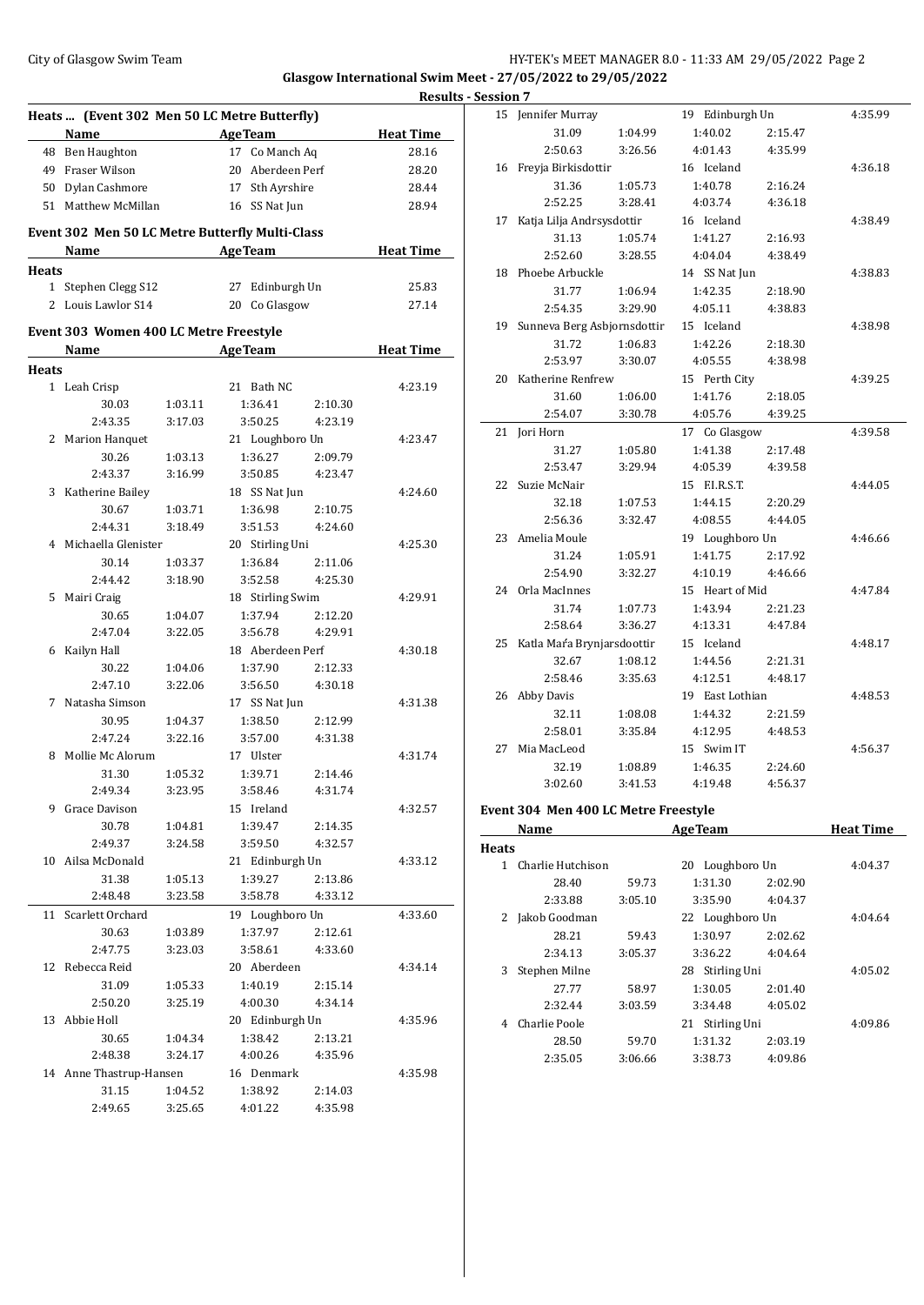#### City of Glasgow Swim Team **HY-TEK's MEET MANAGER 8.0 - 11:33 AM 29/05/2022** Page 3 **Glasgow International Swim Meet - 27/05/2022 to 29/05/2022 Results - Session 7**

|    | Heats  (Event 304 Men 400 LC Metre Freestyle) |                    |                            |                    | <u>kesur</u>     |
|----|-----------------------------------------------|--------------------|----------------------------|--------------------|------------------|
|    | Name                                          |                    | <b>AgeTeam</b>             |                    | <b>Heat Time</b> |
| 5  | Jack Rudd                                     |                    | 18 Maidenhead              |                    | 4:10.70          |
|    | 28.95                                         | 1:00.47            | 1:32.16                    | 2:04.24            |                  |
|    | 2:35.77                                       | 3:07.62            | 3:39.00                    | 4:10.70            |                  |
|    | 6 Evan Bailey                                 |                    | 17 Ireland                 |                    | 4:10.85          |
|    | 28.51                                         | 59.97              | 1:31.67                    | 2:04.28            |                  |
|    | 2:36.19                                       | 3:08.65            | 3:40.07                    | 4:10.85            |                  |
| 7  | Luke Hornsey                                  |                    | 16 SS Nat Jun              |                    | 4:11.44          |
|    | 28.76                                         | 1:00.47            | 1:32.61                    | 2:05.13            |                  |
|    | 2:37.22                                       | 3:09.77            | 3:41.77                    | 4:11.44            |                  |
| 8  | Oscar Isberg                                  |                    | 18 Denmark                 |                    | 4:11.49          |
|    | 27.42                                         | 58.45              | 1:30.02                    | 2:02.24            |                  |
|    | 2:33.76                                       | 3:06.68            | 3:39.28                    | 4:11.49            |                  |
| 9  | Jack Muncey                                   |                    | 19 Stirling Uni            |                    | 4:12.26          |
|    | 28.05                                         | 59.54              | 1:31.53                    | 2:03.81            |                  |
|    | 2:35.61                                       | 3:08.11            | 3:40.51                    | 4:12.26            |                  |
| 10 | <b>Cameron Travis</b>                         |                    | 18 SS Nat Jun              |                    | 4:12.92          |
|    | 29.03                                         | 1:01.75            | 1:34.09                    | 2:06.75            |                  |
|    | 2:37.93                                       | 3:10.43            | 3:42.43                    | 4:12.92            |                  |
|    |                                               |                    | 17 Iceland                 |                    | 4:15.23          |
| 11 | Veigar Hrafn Sigborsson<br>28.92              |                    | 1:33.89                    |                    |                  |
|    | 2:39.36                                       | 1:00.96<br>3:11.76 | 3:43.72                    | 2:06.53<br>4:15.23 |                  |
|    |                                               |                    |                            |                    |                  |
|    | 12 Jude Liddiard<br>28.14                     | 1:00.15            | 21 Edinburgh Un<br>1:32.19 |                    | 4:15.68          |
|    | 2:37.02                                       | 3:10.01            | 3:43.08                    | 2:05.10<br>4:15.68 |                  |
| 13 | Liam McLaughlin                               |                    | 20 Edinburgh Un            |                    | 4:16.64          |
|    | 28.39                                         | 59.50              | 1:31.06                    | 2:03.27            |                  |
|    | 2:35.71                                       | 3:08.85            | 3:43.12                    | 4:16.64            |                  |
|    | 14 Scott Fleming                              |                    | 16 Eastkilbride            |                    | 4:19.02          |
|    | 29.74                                         | 1:01.99            | 1:34.59                    | 2:07.79            |                  |
|    | 2:40.44                                       | 3:13.75            | 3:46.73                    | 4:19.02            |                  |
|    | 15 Ryan Coulthard                             |                    | 19 Co Manch Aq             |                    | 4:19.15          |
|    | 28.79                                         | 1:00.40            | 1:33.38                    | 2:06.23            |                  |
|    | 2:39.71                                       | 3:13.24            | 3:46.85                    | 4:19.15            |                  |
|    | 16 Kai Connolly                               |                    | 15 SS Nat Jun              |                    | 4:25.44          |
|    | 28.77                                         | 1:01.31            | 1:35.26                    | 2:09.77            |                  |
|    | 2:43.92                                       | 3:18.47            | 3:52.49                    | 4:25.44            |                  |
| 17 | Jack Simpson                                  |                    | 16 Eastkilbride            |                    | 4:25.81          |
|    | 29.25                                         | 1:01.60            | 1:34.48                    |                    |                  |
|    | 2:42.17                                       | 3:17.35            | 3:52.50                    | 2:07.75<br>4:25.81 |                  |
|    | 18 Ben McLaughlin                             |                    | 16 Garioch                 |                    | 4:26.16          |
|    | 31.34                                         | 1:04.83            | 1:38.74                    | 2:12.71            |                  |
|    | 2:46.95                                       | 3:21.01            | 3:54.65                    | 4:26.16            |                  |
| 19 | Robert Burgess                                |                    | 17 Co Glasgow              |                    |                  |
|    | 30.94                                         | 1:04.53            | 1:38.61                    | 2:12.60            | 4:28.15          |
|    | 2:46.65                                       | 3:20.44            | 3:55.10                    | 4:28.15            |                  |
| 20 | Thomas Traynor                                |                    | 15 Eastkilbride            |                    | 4:30.18          |
|    | 29.18                                         | 1:02.39            | 1:36.30                    | 2:11.28            |                  |
|    |                                               |                    |                            |                    |                  |
|    | 2:46.07                                       | 3:21.47            | 3:56.38                    | 4:30.18            |                  |
| 21 | Owen Williamson                               |                    | 17 East Lothian            |                    | 4:30.41          |
|    | 29.47                                         | 1:02.64            | 1:37.00                    | 2:11.41            |                  |
|    | 2:46.01                                       | 3:21.14            | 3:56.08                    | 4:30.41            |                  |
| 22 | Greg Hall                                     |                    | 15 Aberdeen Perf           |                    | 4:31.69          |
|    | 30.02                                         | 1:03.57            | 1:38.00                    | 2:13.45            |                  |
|    | 2:48.72                                       | 3:24.39            | 3:58.54                    | 4:31.69            |                  |

| :551011 / |                      |         |                            |         |         |
|-----------|----------------------|---------|----------------------------|---------|---------|
| 23        | Ally Jeffrey         |         | Satellites<br>17           |         | 4:31.86 |
|           | 29.74                | 1:03.02 | 1:37.83                    | 2:12.95 |         |
|           | 2:48.18              | 3:23.87 | 3:58.30                    | 4:31.86 |         |
| 24        | Connor Stewart       |         | <b>Stirling Swim</b><br>17 |         | 4:32.34 |
|           | 29.54                | 1:03.52 | 1:38.71                    | 2:13.76 |         |
|           | 2:48.51              | 3:23.79 | 3:59.72                    | 4:32.34 |         |
| 25        | Euan Jones           |         | 16 West Lothian            | 4:32.87 |         |
|           | 30.76                | 1:04.74 | 1:39.60                    | 2:14.74 |         |
|           | 2:49.65              | 3:24.81 | 3:59.52                    | 4:32.87 |         |
| 26        | Zach Slater          |         | 15 East Lothian            |         | 4:34.68 |
|           | 27.71                | 59.99   | 1:35.39                    | 2:10.88 |         |
|           | 2:46.11              | 3:22.60 | 3:57.75                    | 4:34.68 |         |
| 27        | <b>Fraser Tetlow</b> |         | 16 Garioch                 |         | 4:41.60 |
|           | 30.46                | 1:05.63 | 1:41.75                    | 2:17.22 |         |
|           | 2:53.55              | 3:29.68 | 4:06.18                    | 4:41.60 |         |

# **Event 305 Women 100 LC Metre Backstroke**

|              | Name                   |         |    | <b>AgeTeam</b> | <b>Heat Time</b> |
|--------------|------------------------|---------|----|----------------|------------------|
| <b>Heats</b> |                        |         |    |                |                  |
|              | 1 Cassie Wild          |         | 22 | Stirling Uni   | 1:02.71          |
|              | 29.86                  | 1:02.71 |    |                |                  |
| 2            | Rachel Anderson        |         | 20 | Loughboro Un   | 1:03.43          |
|              | 30.67                  | 1:03.43 |    |                |                  |
| 3            | Anna Green             |         | 17 | SS Nat Jun     | 1:03.93          |
|              | 30.77                  | 1:03.93 |    |                |                  |
| 4            | Olivia Butler          |         | 19 | Edinburgh Un   | 1:04.31          |
|              | 31.09                  | 1:04.31 |    |                |                  |
| 5            | Honey Osrin            |         | 19 | Loughboro Un   | 1:04.41          |
|              | 31.35                  | 1:04.41 |    |                |                  |
| 6            | <b>Holly McGill</b>    |         | 17 | SS Nat Jun     | 1:04.57          |
|              | 31.47                  | 1:04.57 |    |                |                  |
| 7            | Kristine Nilsson Norby |         | 17 | Denmark        | 1:04.61          |
|              | 31.46                  | 1:04.61 |    |                |                  |
| 8            | <b>Emily Grant</b>     |         | 25 | Aberdeen Perf  | 1:04.84          |
|              | 31.11                  | 1:04.84 |    |                |                  |
| 9            | Charley Jones          |         | 20 | Loughboro Un   | 1:04.96          |
|              | 31.77                  | 1:04.96 |    |                |                  |
| 10           | Tatiana Tostevin       |         | 19 | Loughboro Un   | 1:05.29          |
|              | 31.19                  | 1:05.29 |    |                |                  |
| 11           | Yasmine Hamerlaine     |         | 19 | Millfield      | 1:05.57          |
|              | 31.28                  | 1:05.57 |    |                |                  |
| 12           | Ellis Shiels           |         | 20 | Edinburgh Un   | 1:05.62          |
|              | 32.09                  | 1:05.62 |    |                |                  |
| 13           | Natasha Whittall       |         | 19 | Loughboro Un   | 1:06.00          |
|              | 32.07                  | 1:06.00 |    |                |                  |
|              | 14 Martine Damborg     |         | 15 | Denmark        | 1:06.02          |
|              | 32.08                  | 1:06.02 |    |                |                  |
| 15           | Kianna Coertze         |         | 14 | SS Nat Jun     | 1:06.07          |
|              | 32.71                  | 1:06.07 |    |                |                  |
| $*16$        | Ellie Turner           |         | 19 | Stirling Uni   | 1:06.33          |
|              | 32.19                  | 1:06.33 |    |                |                  |
| $*16$        | Jennifer King          |         | 24 | Stirling Uni   | 1:06.33          |
|              | 31.95                  | 1:06.33 |    |                |                  |
| 18           | Frida Knudsen          |         | 15 | Denmark        | 1:06.55          |
|              | 32.24                  | 1:06.55 |    |                |                  |
| 19           | Keira Stericker        |         | 18 | Sth Ayrshire   | 1:06.82          |
|              | 32.57                  | 1:06.82 |    |                |                  |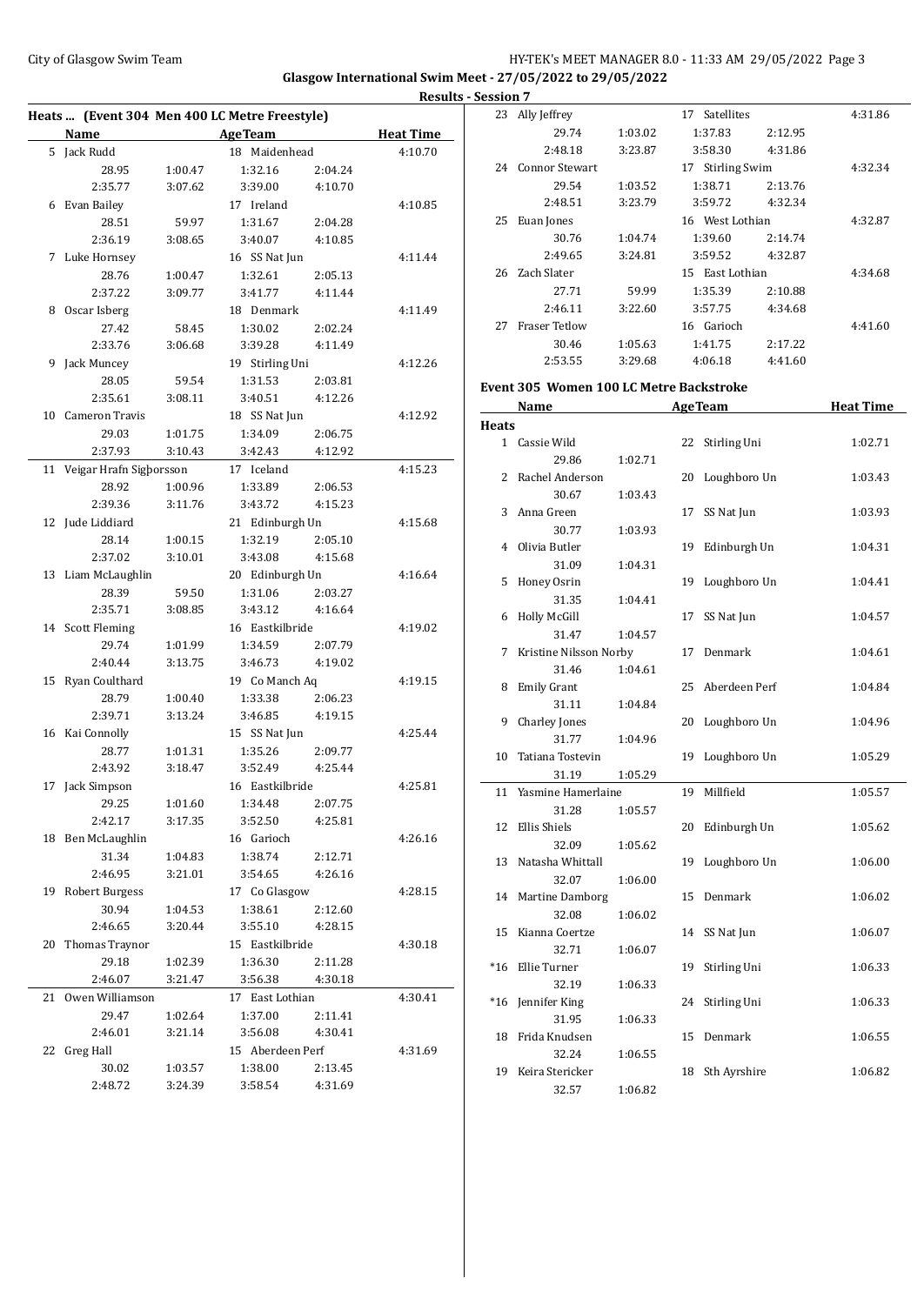#### City of Glasgow Swim Team Team Team Fermi Management City of Glasgow Swim Team Fermi Management City of Glasgow Swim Team Fermi Management City of Glasgow Swim Team Fermi Management City of Glasgow Swim Team Fermi Manageme **Glasgow International Swim Meet - 27/05/2022 to 29/05/2022**

**Results - Session 7**

|    |                       |         |    | Heats  (Event 305 Women 100 LC Metre Backstroke) |                  |
|----|-----------------------|---------|----|--------------------------------------------------|------------------|
|    | Name                  |         |    | <b>AgeTeam</b>                                   | <b>Heat Time</b> |
| 20 | Hannah Willis         |         | 17 | SS Nat Jun                                       | 1:07.17          |
|    | 32.58                 | 1:07.17 |    |                                                  |                  |
| 21 | Rachel Saunders       |         | 17 | SS Nat Jun                                       | 1:07.25          |
|    | 32.25                 | 1:07.25 |    |                                                  |                  |
| 22 | Amy Shiels            |         | 17 | Co Glasgow                                       | 1:07.39          |
|    | 32.33                 | 1:07.39 |    |                                                  |                  |
| 23 | Lucy Lucas            |         | 19 | Edinburgh Un                                     | 1:07.97          |
|    | 32.52                 | 1:07.97 |    |                                                  |                  |
| 24 | Kiana Belotti         |         | 19 | Edinburgh Un                                     | 1:07.98          |
|    | 32.94                 | 1:07.98 |    |                                                  |                  |
| 25 | Ella Stevenson        |         | 17 | Bellshill                                        | 1:08.00          |
|    | 32.94                 | 1:08.00 |    |                                                  |                  |
|    | 26 Ava Simpson        |         | 19 | Edinburgh Un                                     | 1:08.10          |
|    | 32.69                 | 1:08.10 |    |                                                  |                  |
| 27 | Maria Howe            |         | 15 | Aberdeen Perf                                    | 1:08.38          |
|    | 33.57                 | 1:08.38 |    |                                                  |                  |
| 28 | Mollie Mc Alorum      |         | 17 | Ulster                                           | 1:08.51          |
|    | 33.41                 | 1:08.51 |    |                                                  |                  |
| 29 | Fearne Crighton       |         | 17 | Perth City                                       | 1:08.64          |
|    | 32.44                 | 1:08.64 |    |                                                  |                  |
| 30 | Imara-Bella Thorpe    |         | 21 | Edinburgh Un                                     | 1:09.30          |
|    | 33.56                 | 1:09.30 |    |                                                  |                  |
| 31 | Katherine Renfrew     |         | 15 | Perth City                                       | 1:09.45          |
|    | 34.19                 | 1:09.45 |    |                                                  |                  |
| 32 | Zoe Crawford          |         | 15 | F.I.R.S.T.                                       | 1:09.58          |
|    | 34.33                 |         |    |                                                  |                  |
|    | Isabelle Wood         | 1:09.58 |    |                                                  |                  |
| 33 |                       |         | 17 | <b>Stirling Swim</b>                             | 1:10.02          |
|    | 34.06                 | 1:10.02 |    |                                                  |                  |
| 34 | Rebecca Reid          |         | 20 | Aberdeen                                         | 1:10.19          |
|    | 33.61                 | 1:10.19 |    |                                                  |                  |
| 35 | Katie Rose            |         |    | 16 Warrender                                     | 1:10.36          |
|    | 34.14                 | 1:10.36 |    |                                                  |                  |
| 36 | Amber Stevenson       |         | 17 | Sth Ayrshire                                     | 1:10.64          |
|    | 33.59                 | 1:10.64 |    |                                                  |                  |
| 37 | Stella McCardie       |         | 16 | Co Glasgow                                       | 1:11.46          |
|    | 33.86                 | 1:11.46 |    |                                                  |                  |
| 38 | Melissa Mennie        |         | 14 | Eastkilbride                                     | 1:11.57          |
|    | 34.91                 | 1:11.57 |    |                                                  |                  |
|    | 39 Ceri Gillespie     |         | 17 | Aberdeen Perf                                    | 1:11.61          |
|    | 34.39                 | 1:11.61 |    |                                                  |                  |
| 40 | Nula Gow              |         | 17 | Garioch                                          | 1:12.44          |
|    | 36.11                 | 1:12.44 |    |                                                  |                  |
| 41 | Amelia Moule          |         | 19 | Loughboro Un                                     | 1:12.62          |
|    | 34.62                 | 1:12.62 |    |                                                  |                  |
| 42 | Rosie Liston          |         | 15 | Co Glasgow                                       | 1:13.03          |
|    | 34.95                 | 1:13.03 |    |                                                  |                  |
| 43 | Emma Finlay           |         | 17 | East Lothian                                     | 1:13.37          |
|    | 34.67                 | 1:13.37 |    |                                                  |                  |
| 44 | <b>Grace Courtney</b> |         | 16 | East Lothian                                     | 1:13.92          |
|    | 35.42                 | 1:13.92 |    |                                                  |                  |
| 45 | Holly Lumsden         |         | 17 | Heart of Mid                                     | 1:14.27          |
|    | 36.28                 | 1:14.27 |    |                                                  |                  |

| Event 306 Men 100 LC Metre Backstroke |                       |         |    |                      |                  |  |
|---------------------------------------|-----------------------|---------|----|----------------------|------------------|--|
|                                       | Name                  |         |    | <b>AgeTeam</b>       | <b>Heat Time</b> |  |
| <b>Heats</b>                          |                       |         |    |                      |                  |  |
|                                       | 1 Jonathan Adam       |         | 20 | Bath NC              | 54.58            |  |
|                                       | 25.79                 | 54.58   |    |                      |                  |  |
| 2                                     | <b>Elliot Clogg</b>   |         | 23 | Loughboro Un         | 55.77            |  |
|                                       | 27.12                 | 55.77   |    |                      |                  |  |
| 3                                     | Craig McNally         |         | 30 | Stirling Uni         | 55.87            |  |
|                                       | 27.28                 | 55.87   |    |                      |                  |  |
|                                       | 4 Cameron Brooker     |         | 20 | Bath NC              | 56.25            |  |
|                                       | 27.13                 | 56.25   |    |                      |                  |  |
| 5.                                    | Matthew Ward          |         | 17 | SS Nat Jun           | 56.35            |  |
|                                       | 27.50                 | 56.35   |    |                      |                  |  |
| 6                                     | Zach Speakman         |         | 20 | Stirling Uni         | 56.62            |  |
|                                       | 27.28                 | 56.62   |    |                      |                  |  |
| 7                                     | Charlie Brown         |         | 21 | Loughboro Un         | 56.63            |  |
|                                       | 27.36                 | 56.63   |    |                      |                  |  |
| 8                                     | Martyn Walton         |         | 25 | Stirling Uni         | 56.76            |  |
|                                       | 27.61                 | 56.76   |    |                      |                  |  |
| 9                                     | Scott Gibson          |         | 22 | Edinburgh Un         | 56.85            |  |
|                                       | 26.59                 | 56.85   |    |                      |                  |  |
| 10                                    | Sam Pease             |         | 23 | Stirling Uni         | 58.28            |  |
|                                       | 27.65                 | 58.28   |    |                      |                  |  |
| 11                                    | Mark Ford             |         | 19 | Co Glasgow           | 58.40            |  |
|                                       | 27.47                 | 58.40   |    |                      |                  |  |
| 12                                    | Jamie Ferguson        |         | 19 | Aberdeen Perf        | 58.67            |  |
|                                       | 28.41                 | 58.67   |    |                      |                  |  |
|                                       | 13 Jamie Robertson    |         | 22 | Stirling Uni         | 58.73            |  |
|                                       | 27.67                 | 58.73   |    |                      |                  |  |
| 14                                    | Casper Puggaard       |         | 17 | Denmark              | 59.94            |  |
|                                       | 28.60                 | 59.94   |    |                      |                  |  |
| 15                                    | Brogan Hyde           |         | 19 | Stirling Uni         | 1:00.07          |  |
|                                       | 28.95                 | 1:00.07 |    |                      |                  |  |
| 16                                    | Ross Noble            |         | 18 | SS Nat Jun           | 1:00.28          |  |
|                                       | 29.72                 | 1:00.28 |    |                      |                  |  |
| 17                                    | Shakil Giordani       |         |    | 20 Co Manch Aq       | 1:00.84          |  |
|                                       | 28.78                 | 1:00.84 |    |                      |                  |  |
|                                       | 18 Alexander Harris   |         | 20 | Stirling Swim        | 1:00.93          |  |
|                                       | 29.25                 | 1:00.93 |    |                      |                  |  |
|                                       | 19 Lucas Brown        |         |    | 16 SS Nat Jun        | 1:01.00          |  |
|                                       | 29.01                 | 1:01.00 |    |                      |                  |  |
| 20                                    | Pierce Greening       |         | 19 | Stirling Uni         | 1:01.17          |  |
|                                       | 29.28                 | 1:01.17 |    |                      |                  |  |
| 21                                    | Mads Moller           |         | 17 | Denmark              | 1:01.24          |  |
|                                       | 29.80                 | 1:01.24 |    |                      |                  |  |
| 22                                    | <b>Robert Burgess</b> |         | 17 | Co Glasgow           | 1:01.81          |  |
|                                       | 30.02                 | 1:01.81 |    |                      |                  |  |
| 23                                    | Grier Vandermeulen    |         | 17 | <b>Stirling Swim</b> | 1:02.14          |  |
|                                       | 29.71                 | 1:02.14 |    |                      |                  |  |
| 24                                    | Luke Hornsey          |         | 16 | SS Nat Jun           | 1:02.66          |  |
|                                       | 30.11                 | 1:02.66 |    |                      |                  |  |
| 25                                    | Murray Dickson        |         | 16 | <b>Stirling Swim</b> | 1:03.06          |  |
|                                       | 30.30                 | 1:03.06 |    |                      |                  |  |
| 26                                    | Matthew Brown         |         | 19 | Aberdeen Perf        | 1:03.15          |  |
|                                       | 30.59                 | 1:03.15 |    |                      |                  |  |
|                                       |                       |         |    |                      |                  |  |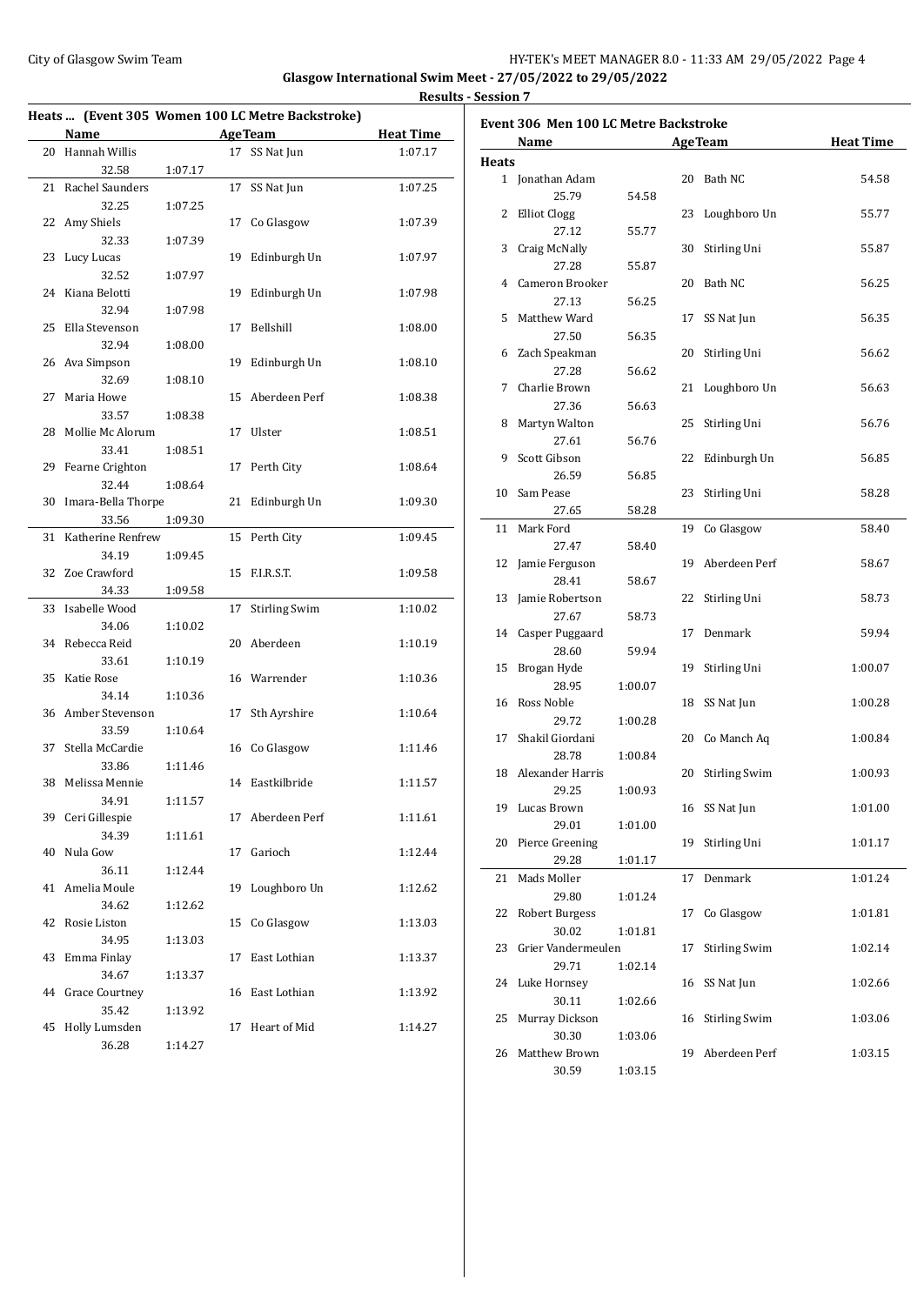# City of Glasgow Swim Team **HY-TEK's MEET MANAGER 8.0 - 11:33 AM 29/05/2022** Page 5

**Glasgow International Swim Meet - 27/05/2022 to 29/05/2022 Results - Session 7**

|              |                                                  |         |    |                                                   | Result           |
|--------------|--------------------------------------------------|---------|----|---------------------------------------------------|------------------|
|              | Heats  (Event 306 Men 100 LC Metre Backstroke)   |         |    |                                                   |                  |
|              | Name                                             |         |    | <b>AgeTeam</b>                                    | <b>Heat Time</b> |
|              | 27 Owen Williamson                               |         |    | 17 East Lothian                                   | 1:03.24          |
|              | 31.17                                            | 1:03.24 |    |                                                   |                  |
| 28           | Travis Davey                                     |         | 17 | Dun City Aqu                                      | 1:03.31          |
|              | 30.32                                            | 1:03.31 |    |                                                   |                  |
| 29           | Michael Flynn                                    |         | 19 | Co Glasgow                                        | 1:03.42          |
|              | 30.73                                            | 1:03.42 |    |                                                   |                  |
| 30           | Cameron Doran                                    |         | 17 | Bellshill                                         | 1:03.46          |
|              | 30.77                                            | 1:03.46 |    |                                                   |                  |
| 31           | Bergur Fafnir Bjarnason                          |         |    | 16 Iceland                                        | 1:03.50          |
|              | 30.16                                            | 1:03.50 |    |                                                   |                  |
| 32           | Owen Carroll                                     |         | 17 | Perth City                                        | 1:03.68          |
|              | 30.53                                            | 1:03.68 |    |                                                   |                  |
| 33           | Ethan Stewart                                    |         | 16 | Hamilton                                          | 1:03.78          |
|              | 30.66                                            | 1:03.78 |    |                                                   |                  |
|              | 34 Keane Smith                                   |         |    | 17 Airdrie                                        | 1:03.93          |
|              | 30.47                                            | 1:03.93 |    |                                                   |                  |
| 35           | Luke Porteous                                    |         |    | 18 East Lothian                                   | 1:04.79          |
|              | 31.72                                            | 1:04.79 |    |                                                   |                  |
|              | 36 Fraser Wilson                                 |         | 20 | Aberdeen Perf                                     | 1:05.12          |
|              | 31.05                                            | 1:05.12 |    |                                                   |                  |
|              | 37 Calum Peebles                                 |         | 16 | SS Nat Jun                                        | 1:05.18          |
|              | 30.87                                            | 1:05.18 |    |                                                   |                  |
|              | 38 Ewan Batey                                    |         |    | 17 Warrender                                      | 1:05.24          |
|              | 31.20                                            | 1:05.24 |    |                                                   |                  |
| 39           | Kyle Mitchell                                    |         |    | 16 Garioch                                        | 1:05.98          |
|              | 31.34                                            | 1:05.98 |    |                                                   |                  |
| 40           | Alex Thomson                                     |         |    | 18 Warrender                                      | 1:07.43          |
|              | 31.99                                            | 1:07.43 |    |                                                   |                  |
| 41           | Dylan Cashmore                                   |         | 17 | Sth Ayrshire                                      | 1:07.59          |
|              | 32.46                                            | 1:07.59 |    |                                                   |                  |
| 42           | Sam Moore                                        |         |    | 18 Sth Ayrshire                                   | 1:07.66          |
|              | 32.49                                            | 1:07.66 |    |                                                   |                  |
|              |                                                  |         |    |                                                   |                  |
|              |                                                  |         |    | Event 306 Men 100 LC Metre Backstroke Multi-Class |                  |
|              | Name                                             |         |    | <b>AgeTeam</b>                                    | <b>Heat Time</b> |
| Heats        |                                                  |         |    |                                                   |                  |
|              | 1 Louis Lawlor S14                               |         |    | 20 Co Glasgow                                     | 1:04.90          |
|              | 30.08                                            | 1:04.90 |    |                                                   |                  |
|              | <b>Event 307 Women 200 LC Metre Breaststroke</b> |         |    |                                                   |                  |
|              | Name                                             |         |    | <b>AgeTeam</b>                                    | <b>Heat Time</b> |
| <b>Heats</b> |                                                  |         |    |                                                   |                  |
|              | 1 Lily Booker                                    |         |    | 21 Loughboro Un                                   | 2:31.44          |
|              | 34.19                                            | 1:13.02 |    | 1:51.91<br>2:31.44                                |                  |
|              | 2 Yvonne Brown                                   |         |    | 20 Aberdeen Perf                                  | 2:34.40          |
|              |                                                  |         |    | 1:54.29                                           |                  |
| 3            | 35.24<br>Kara Hanlon                             | 1:14.79 |    | 2:34.40                                           |                  |
|              |                                                  |         |    | 25 Edinburgh Un                                   | 2:34.46          |
|              | 36.91                                            | 1:16.83 |    | 1:57.87<br>2:34.46                                |                  |
| 4            | Nula Gow                                         |         |    | 17 Garioch                                        | 2:38.73          |
|              | 37.30                                            | 1:17.72 |    | 1:59.01<br>2:38.73                                |                  |
| 5            | Anna Morgan                                      |         |    | 19 Edinburgh Un                                   | 2:39.88          |
|              | 36.65                                            | 1:17.81 |    | 1:58.56<br>2:39.88                                |                  |
| 6            | Maia Hall                                        |         |    | 20 Bo Stockton                                    | 2:40.20          |
|              | 35.73                                            | 1:17.23 |    | 1:59.51<br>2:40.20                                |                  |

| <u>ession</u> |                        |         |                                       |         |
|---------------|------------------------|---------|---------------------------------------|---------|
| 7             | Olwyn Cooke            |         | 19 Edinburgh Un                       | 2:40.21 |
|               | 36.41                  | 1:18.08 | 1:58.98<br>2:40.21                    |         |
| 8             | Karoline Kjelstrup     |         | 16 Denmark                            | 2:40.80 |
|               | 36.56                  | 1:17.08 | 1:58.86<br>2:40.80                    |         |
| 9             | Bridget Lemasurier     |         | 20 Edinburgh Un                       | 2:43.03 |
|               | 36.05                  | 1:18.43 | 2:00.04<br>2:43.03                    |         |
| 10            | Eva Margret Falsdottir |         | 17 Iceland                            | 2:43.47 |
|               | 36.56                  | 1:17.95 | 2:00.12<br>2:43.47                    |         |
| 11            | Aoife Marley           |         | 20 Witham                             | 2:44.41 |
|               | 38.20                  | 1:19.55 | 2:01.97<br>2:44.41                    |         |
| 12            | <b>Lucy Stoves</b>     |         | 16 Dun City Aqu                       | 2:44.47 |
|               | 36.10                  | 1:16.98 | 2:00.25<br>2:44.47                    |         |
| 13            | Charlotte Hardy        |         | 15 SS Nat Jun                         | 2:45.13 |
|               | 36.85                  | 1:19.91 | 2:02.73<br>2:45.13                    |         |
| 14            | Kiera Davidson         |         | 17 Co Glasgow                         | 2:46.10 |
|               | 37.04                  | 1:18.95 | 2:02.71<br>2:46.10                    |         |
| 15            | <b>Emily McGhee</b>    |         | 19 Carnoustie                         | 2:46.74 |
|               | 37.54                  | 1:19.52 | 2:03.82<br>2:46.74                    |         |
|               | 16 Aimee Watson        |         | 18 Inverclyde                         | 2:47.24 |
|               | 38.04                  | 1:21.43 | 2:06.26<br>2:47.24                    |         |
| 17            | Zara Krawiec           |         | 13 East Lothian                       | 2:51.39 |
|               | 38.98                  | 1:23.97 | 2:08.61<br>2:51.39                    |         |
| 18            | Milly Donnachie        |         | 17 Eastkilbride                       | 2:52.35 |
|               | 38.79                  | 1:22.50 | 2:07.67<br>2:52.35                    |         |
| 19            |                        |         | 18 Stirling Swim                      | 2:52.59 |
|               | Mairi Craig            |         |                                       |         |
|               | 39.68                  | 1:23.95 | 2:08.54<br>2:52.59                    |         |
| 20            | Mei Rogers             |         | 15 Warrender                          | 2:52.63 |
|               | 38.66                  | 1:23.50 | 2:08.58<br>2:52.63                    |         |
| 21            | Lucy Nimmo             |         | 15 Bellshill                          | 2:53.04 |
| 22            | 38.28<br>Leah Bulloch  | 1:21.57 | 2:07.56<br>2:53.04<br>16 Eastkilbride |         |
|               | 38.82                  | 1:23.74 | 2:08.20<br>2:53.38                    | 2:53.38 |
| 23            |                        |         |                                       |         |
|               | Abigail Thomson        |         | 18 Kingston                           | 2:53.53 |
|               | 40.12                  | 1:25.16 | 2:10.61<br>2:53.53                    |         |
|               | 24 Perrie Scobbie      |         | 15 Stirling Swim                      | 2:53.62 |
|               | 39.48                  | 1:23.03 | 2:08.62<br>2:53.62                    |         |
| 25            | Eilidh Robertson       |         | 15 Sth Ayrshire                       | 2:53.66 |
|               | 38.96                  | 1:23.32 | 2:08.89<br>2:53.66                    |         |
| 26            | Carys Mooney           |         | 15 Co Glasgow                         | 2:55.08 |
|               | 39.48                  | 1:24.65 | 2:10.60<br>2:55.08                    |         |
| 27            | Madeleine Paterson     |         | 14 Co Glasgow                         | 2:56.17 |
|               | 40.21                  | 1:25.33 | 2:11.34<br>2:56.17                    |         |
| 28            | Eilidh Stewart         |         | 16 Warrender                          | 2:57.22 |
|               | 37.74                  | 1:22.28 | 2:09.83<br>2:57.22                    |         |
| 29            | Ellyn MacPhee          |         | 15 Fauldhouse                         | 2:57.25 |
|               | 40.05                  | 1:24.80 | 2:11.37<br>2:57.25                    |         |
| 30            | Lexine McCappin        |         | 16 F.I.R.S.T.                         | 2:57.27 |
|               | 40.15                  | 1:25.49 | 2:11.00<br>2:57.27                    |         |
| 31            | Jessica Kirkwood       |         | 13 Aberdeen Perf                      | 2:57.89 |
|               | 40.14                  | 1:27.23 | 2:12.23<br>2:57.89                    |         |
| 32            | Ella McGeorge          |         | 16 Cupar                              | 2:57.91 |
|               | 38.76                  | 1:25.08 | 2:12.07<br>2:57.91                    |         |
| 33            | Ellie Kennedy          |         | 14 Co Glasgow                         | 2:58.13 |
|               | 40.80                  | 1:26.15 | 2:13.00<br>2:58.13                    |         |
| 34            | Ava Kirkham            |         | 16 F.I.R.S.T.                         | 2:58.17 |
|               | 39.07                  | 1:24.95 | 2:10.81<br>2:58.17                    |         |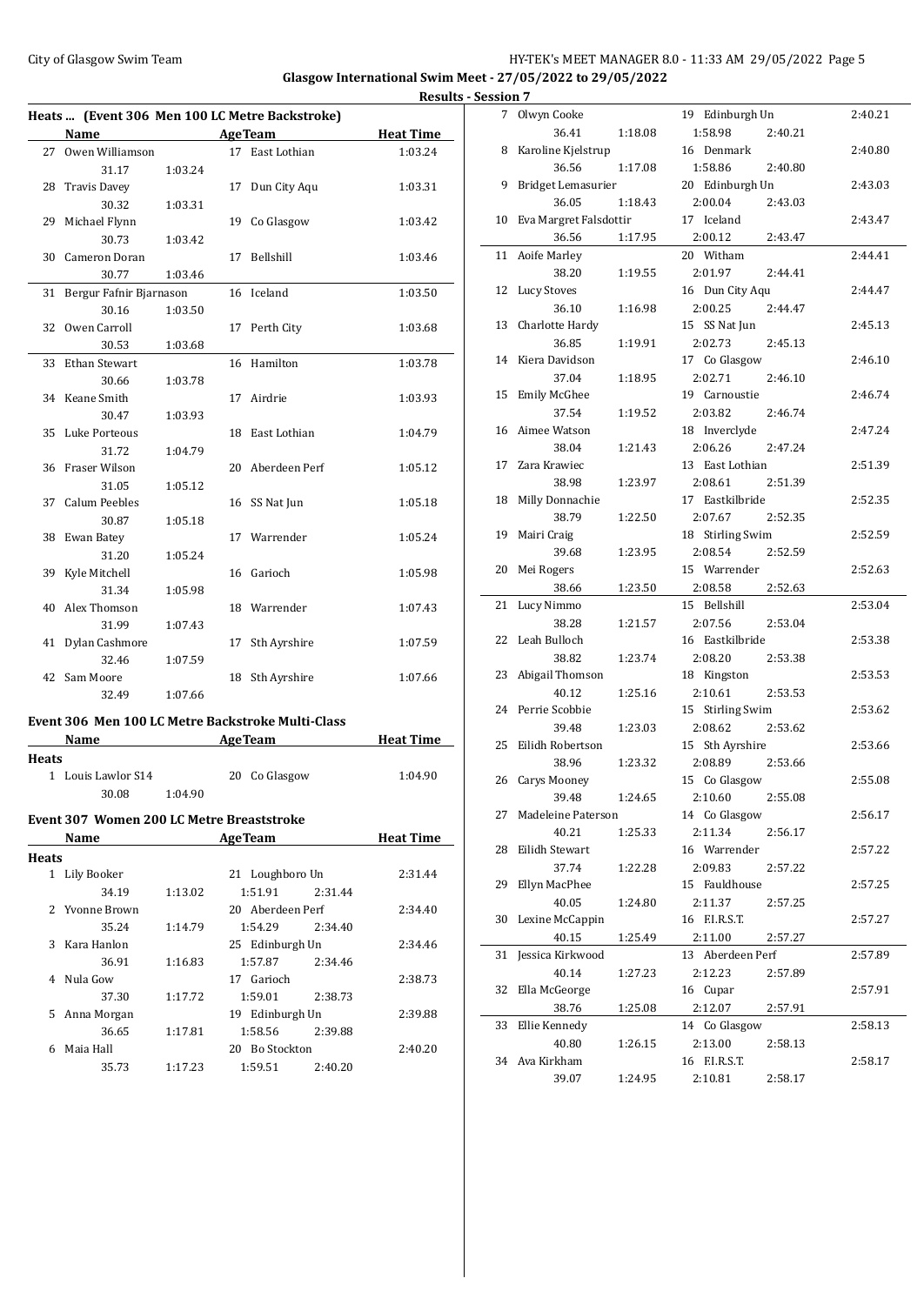### City of Glasgow Swim Team **HY-TEK's MEET MANAGER 8.0 - 11:33 AM 29/05/2022** Page 6 **Glasgow International Swim Meet - 27/05/2022 to 29/05/2022**

#### **Results - Session 7 Heats ... (Event 307 Women 200 LC Metre Breaststroke) Name Age Team Heat Time** 35 Megan Ruddy 19 Hamilton 2:58.35 38.90 1:23.87 2:11.60 2:58.35 36 Erica Watt 16 Heart of Mid 2:58.40 40.22 1:26.97 2:12.79 2:58.40 37 Cassie Wyper 15 Co Glasgow 2:59.08 39.77 1:25.23 2:13.03 2:59.08 38 Lucia Bivar Segurado 18 East Lothian 2:59.48 40.95 1:26.77 2:13.76 2:59.48 39 Iona Wilson 18 East Lothian 2:59.73 40.64 1:26.89 2:13.97 2:59.73 40 Taylor Smith 15 St Thomas 3:00.01 39.60 1:25.51 2:12.71 3:00.01 41 Alice Cumming 14 Co Glasgow 3:03.04 41.71 1:28.61 2:16.20 3:03.04 42 Lauren Anderson 15 Fauldhouse 3:03.46 40.13 1:27.04 2:15.07 3:03.46 43 Gabriella Winton 17 St Thomas 3:04.21 40.96 1:27.02 2:15.28 3:04.21 44 Natalie Cooper 16 Warrender 3:05.30 41.87 1:29.17 2:17.32 3:05.30

#### **Event 308 Men 200 LC Metre Breaststroke**

|              | Name                |         | <b>AgeTeam</b>     | <b>Heat Time</b> |
|--------------|---------------------|---------|--------------------|------------------|
| <b>Heats</b> |                     |         |                    |                  |
|              | 1 Uiseann Cooke     |         | 21 Edinburgh Un    | 2:17.63          |
|              | 30.35               | 1:04.89 | 1:40.81<br>2:17.63 |                  |
| 2            | George Smith        |         | 18 Leamington      | 2:19.71          |
|              | 32.05               | 1:08.07 | 1:44.11<br>2:19.71 |                  |
| 3            | Mathias Christensen |         | 18 Denmark         | 2:20.76          |
|              | 31.26               | 1:07.11 | 1:43.50<br>2:20.76 |                  |
|              | 4 Callum Melville   |         | 16 SS Nat Jun      | 2:21.39          |
|              | 33.43               | 1:09.41 | 1:45.59<br>2:21.39 |                  |
|              | 5 Aron Þor Jonsson  |         | 20 Iceland         | 2:22.81          |
|              | 33.03               | 1:09.48 | 1:46.73<br>2:22.81 |                  |
|              | 6 William Ellington |         | 19 Stirling Uni    | 2:23.68          |
|              | 32.61               | 1:09.04 | 1:45.33<br>2:23.68 |                  |
| 7            | Liam Davis          |         | 22 Edinburgh Un    | 2:24.50          |
|              | 32.56               | 1:08.89 | 1:46.25<br>2:24.50 |                  |
| 8            | Don Bisset          |         | 21 Stirling Uni    | 2:24.59          |
|              | 32.04               | 1:09.20 | 1:46.37<br>2:24.59 |                  |
| 9            | Angus Allison       |         | 19 Stirling Uni    | 2:24.82          |
|              | 33.96               | 1:11.79 | 1:48.27<br>2:24.82 |                  |
| 10           | Greg Fairbairn      |         | 20 Stirling Uni    | 2:25.99          |
|              | 32.63               | 1:09.80 | 1:47.09<br>2:25.99 |                  |
| 11           | Emil Morawski       |         | 18 Warrender       | 2:27.49          |
|              | 33.06               | 1:09.58 | 1:48.16<br>2:27.49 |                  |
|              | 12 Joshua Mitchell  |         | 20 Edinburgh Un    | 2:28.28          |
|              | 32.96               | 1:10.42 | 1:49.12<br>2:28.28 |                  |
| 13           | Rory Dickson        |         | 20 Stirling Uni    | 2:28.29          |
|              | 34.25               | 1:12.60 | 1:51.55<br>2:28.29 |                  |
| 14           | Harper Whitehead    |         | 21 Stirling Uni    | 2:28.40          |
|              | 33.44               | 1:12.24 | 1:50.52<br>2:28.40 |                  |
|              | 15 Alex Meijer      |         | 20 Stirling Uni    | 2:30.77          |
|              | 34.10               | 1:13.69 | 1:53.60<br>2:30.77 |                  |

| 16 | George Booth Rudd       |         | 20 Maidenhead      | 2:31.73 |
|----|-------------------------|---------|--------------------|---------|
|    | 34.20                   | 1:13.26 | 1:52.02<br>2:31.73 |         |
| 17 | Charlie Trotman         |         | 20 Edinburgh Un    | 2:31.88 |
|    | 33.79                   | 1:11.32 | 1:51.39<br>2:31.88 |         |
| 18 | Robert Pederson         |         | 17 Denmark         | 2:32.08 |
|    | 33.50                   | 1:11.82 | 1:51.37<br>2:32.08 |         |
| 19 | Tom Robinson            |         | 22 Aberdeen Perf   | 2:32.12 |
|    | 34.31                   | 1:13.50 | 1:53.53<br>2:32.12 |         |
| 20 | Einar Margeir Agustsson |         | 17 Iceland         | 2:32.43 |
|    | 32.74                   | 1:11.91 | 1:51.69<br>2:32.43 |         |
| 21 | Andrew Arthur           |         | 20 Stirling Uni    | 2:32.50 |
|    | 33.56                   | 1:10.60 | 1:52.10<br>2:32.50 |         |
| 22 | Jake Holmes             |         | 16 Co Glasgow      | 2:36.35 |
|    | 34.82                   | 1:14.45 | 1:56.14<br>2:36.35 |         |
| 23 | Sam Harrison            |         | 18 Perth City      | 2:36.66 |
|    | 34.51                   | 1:14.71 | 1:56.06<br>2:36.66 |         |
| 24 | <b>Conner Morrison</b>  |         | 25 Aberdeen Perf   | 2:37.43 |
|    | 35.26                   | 1:14.23 | 1:55.95<br>2:37.43 |         |
| 25 | Rojus Kringelis         |         | 15 Bellshill       | 2:38.47 |
|    | 35.69                   | 1:16.66 | 1:57.57<br>2:38.47 |         |
| 26 | <b>Connor Mitchell</b>  |         | 15 Warrender       | 2:38.61 |
|    | 33.85                   | 1:13.98 | 1:56.55<br>2:38.61 |         |
| 27 | Finn Bremner            |         | 18 Warrender       | 2:39.79 |
|    | 36.72                   | 1:19.31 | 1:59.99<br>2:39.79 |         |
| 28 | Kai Connolly            |         | 15 SS Nat Jun      | 2:40.80 |
|    | 36.41                   | 1:17.05 | 1:58.98<br>2:40.80 |         |
| 29 | Lewis Gray              |         | 16 Inverclyde      | 2:40.84 |
|    | 35.86                   | 1:17.35 | 1:58.70<br>2:40.84 |         |
| 30 | Logan Vandermeulen      |         | 15 Stirling Swim   | 2:41.09 |
|    | 36.24                   | 1:17.82 | 1:59.50<br>2:41.09 |         |
| 31 | Fraser MacIntosh        |         | 16 Eastkilbride    | 2:41.48 |
|    | 36.55                   | 1:18.06 | 2:00.16<br>2:41.48 |         |
| 32 | Max Pelosi              |         | 16 Co Glasgow      | 2:41.95 |
|    | 37.22                   | 1:19.35 | 2:00.85<br>2:41.95 |         |
| 33 | David Blair             |         | 19 Co Glasgow      | 2:42.00 |
|    | 37.37                   | 1:18.49 | 2:00.76<br>2:42.00 |         |
| 34 | Adam Scott              |         | 16 Co Glasgow      | 2:42.60 |
|    | 35.90                   | 1:18.56 | 2:01.75<br>2:42.60 |         |
| 35 | Guy Semple              |         | 18 Warrender       | 2:42.80 |
|    | 35.79                   | 1:18.40 | 2:00.78<br>2:42.80 |         |
|    | 36 Kyle Wong            |         | 16 Co Glasgow      | 2:43.03 |
|    | 36.74                   | 1:19.10 | 2:01.53<br>2:43.03 |         |
| 37 | Robson Miles            |         | 17 Co Glasgow      | 2:43.30 |
|    | 35.96                   | 1:18.09 | 2:02.69<br>2:43.30 |         |
| 38 | Thomas Traynor          |         | 15 Eastkilbride    | 2:46.21 |
|    | 36.86                   | 1:18.87 | 2:02.52<br>2:46.21 |         |
| 39 | <b>Fraser Tetlow</b>    |         | 16 Garioch         | 2:49.49 |
|    | 38.34                   | 1:21.81 | 2:06.12<br>2:49.49 |         |
| 40 | <b>Greg Hall</b>        |         | 15 Aberdeen Perf   | 2:51.03 |
|    | 38.93                   | 1:21.62 | 2:06.69<br>2:51.03 |         |
|    |                         |         |                    |         |

#### **Event 308 Men 200 LC Metre Breaststroke Multi-Class**

| Name              | <b>AgeTeam</b> |                 |         |         |
|-------------------|----------------|-----------------|---------|---------|
| <b>Heats</b>      |                |                 |         |         |
| 1 Jack Milne SB14 |                | 21 Dun City Agu |         | 2:40.00 |
| 36.92             | 1:18.38        | 2:00.39         | 2:40.00 |         |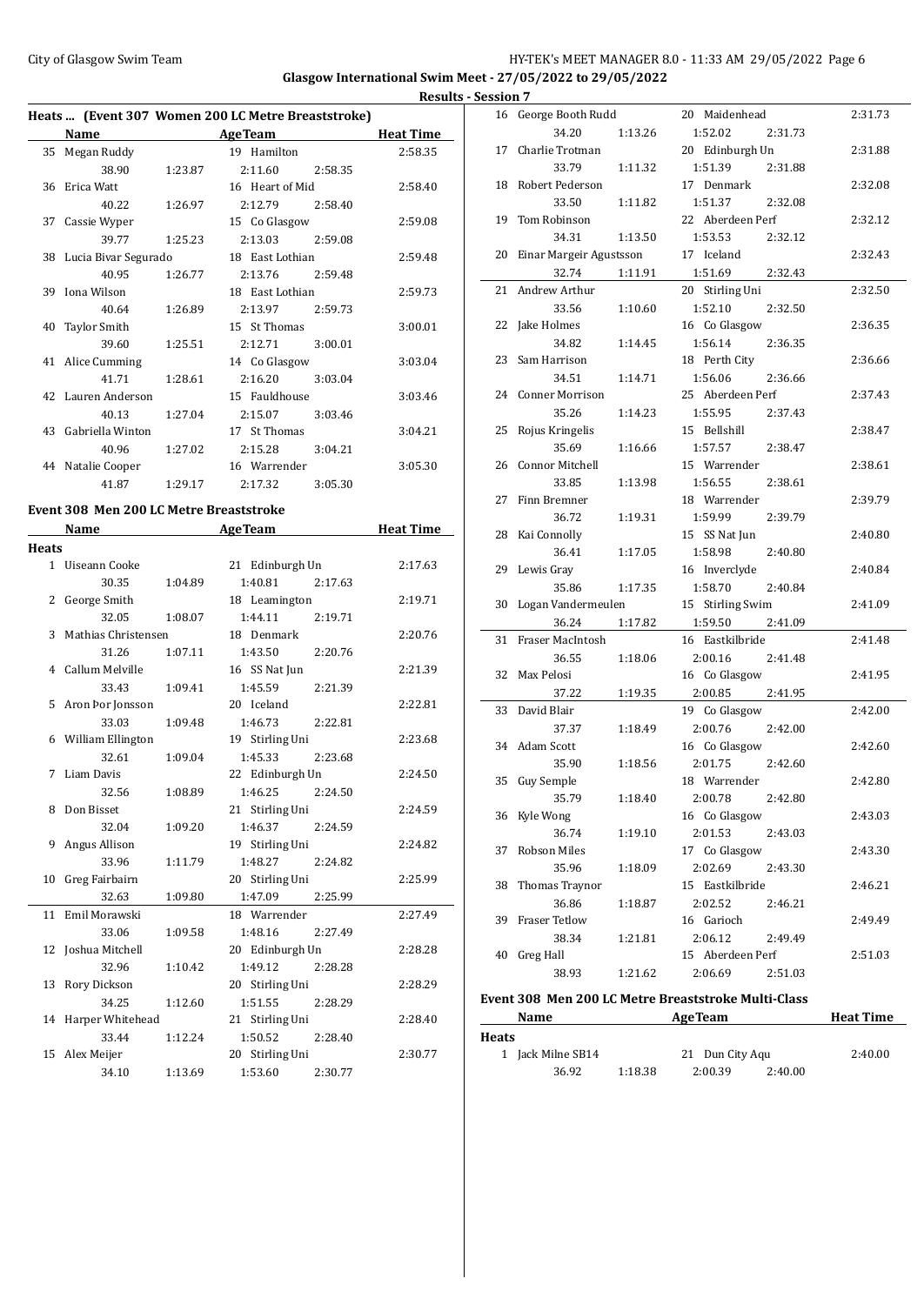## City of Glasgow Swim Team **HY-TEK's MEET MANAGER 8.0 - 11:33 AM 29/05/2022** Page 7

**Glasgow International Swim Meet - 27/05/2022 to 29/05/2022**

|              | Heats  (Event 308 Men 200 LC Metre Breaststroke Multi-Class) |         |    |                    | Resul            |
|--------------|--------------------------------------------------------------|---------|----|--------------------|------------------|
|              | <b>Name</b>                                                  |         |    | <b>AgeTeam</b>     | <b>Heat Time</b> |
|              | 2 Gavin Roberts SB14                                         |         |    | 23 Co Glasgow      | 2:44.32          |
|              | 36.04                                                        | 1:17.46 |    | 1:59.17<br>2:44.32 |                  |
|              |                                                              |         |    |                    |                  |
|              | Event 309 Women 100 LC Metre Freestyle                       |         |    |                    |                  |
|              | Name                                                         |         |    | <b>AgeTeam</b>     | <b>Heat Time</b> |
| <b>Heats</b> |                                                              |         |    |                    |                  |
|              | 1 Lucy Hope                                                  |         | 25 | Stirling Uni       | 55.74            |
|              | 26.83                                                        | 55.74   |    |                    |                  |
| 2            | Evelyn Davis                                                 |         | 18 | <b>Bromley</b>     | 56.35            |
|              | 27.47                                                        | 56.35   |    |                    |                  |
| 3            | Tain Bruce                                                   |         |    | 24 Edinburgh Un    | 56.56            |
|              | 27.96                                                        | 56.56   |    |                    |                  |
| 4            | Johanna Elin Gudmundsdottir                                  |         |    | 21 Iceland         | 57.43            |
|              | 27.67                                                        | 57.43   |    |                    |                  |
| 5            | Katie Robertson                                              |         | 21 | Edinburgh Un       | 57.75            |
|              | 27.41                                                        | 57.75   |    |                    |                  |
|              | 6 Anne Thastrup-Hansen                                       |         |    | 16 Denmark         | 58.03            |
|              | 28.58                                                        | 58.03   |    |                    |                  |
| 7            | Anna Ronn                                                    |         | 17 | Denmark            | 58.10            |
|              | 28.01                                                        | 58.10   |    |                    |                  |
| 8            | Drew McKenzie                                                |         | 17 | SS Nat Jun         | 58.16            |
|              | 27.89                                                        | 58.16   |    |                    |                  |
| 9            | Schastine Tabor                                              |         | 17 | Denmark            | 58.27            |
|              | 27.99                                                        | 58.27   |    |                    |                  |
| 10           | Kristin Helga Hakonardottir                                  |         |    | 18 Iceland         | 58.36            |
|              | 28.10                                                        | 58.36   |    |                    |                  |
| 11           | Fenja Romanski                                               |         | 17 | Denmark            | 58.37            |
|              | 27.63                                                        | 58.37   |    |                    |                  |
| 12           | Grace Davison                                                |         |    | 15 Ireland         | 58.49            |
|              | 28.23                                                        | 58.49   |    |                    |                  |
| 13           | Mollie Mc Alorum                                             |         | 17 | Ulster             | 58.66            |
|              | 28.50                                                        | 58.66   |    |                    |                  |
| $*14$        | Kaitlyn Mc Caw                                               |         | 26 | Ulster             | 58.70            |
|              | 28.46                                                        | 58.70   |    |                    |                  |
|              | *14 Katie Goodburn                                           |         | 19 | Edinburgh Un       | 58.70            |
|              | 27.99                                                        | 58.70   |    |                    |                  |
| 16           | Steingerdur Hauksdottir                                      |         |    | 26 Iceland         | 58.85            |
|              | 27.93                                                        | 58.85   |    |                    |                  |
| 17           | Cille Kirketerp                                              |         | 17 | Denmark            | 58.88            |
|              | 28.48                                                        | 58.88   |    |                    |                  |
| 18           | Lucy Grieve                                                  |         | 18 | Sth Ayrshire       | 58.91            |
|              | 28.72                                                        | 58.91   |    |                    |                  |
| 19           | Georgina Dennis                                              |         | 20 | Loughboro Un       | 59.23            |
|              | 28.46                                                        | 59.23   |    |                    |                  |
| 20           | Sofie Herche                                                 |         | 15 | Denmark            | 59.44            |
|              | 28.58                                                        | 59.44   |    |                    |                  |
| 21           | Maisie Elliot                                                |         | 19 | Loughboro Un       | 59.79            |
|              | 29.13                                                        | 59.79   |    |                    |                  |
| 22           | Yasmin Perry                                                 |         | 21 | Aberdeen Perf      | 1:00.06          |
|              | 29.29                                                        | 1:00.06 |    |                    |                  |
| 23           | Kristine Nilsson Norby                                       |         | 17 | Denmark            | 1:00.19          |
|              | 29.27                                                        | 1:00.19 |    |                    |                  |
| 24           | Scarlett Orchard                                             |         | 19 | Loughboro Un       | 1:00.49          |
|              | 29.64                                                        | 1:00.49 |    |                    |                  |

|   | lts - Session 7 |                                  |         |    |                      |         |
|---|-----------------|----------------------------------|---------|----|----------------------|---------|
|   |                 | *25 Cecile Helmark               |         |    | 17 Denmark           | 1:00.51 |
|   |                 | 29.24                            | 1:00.51 |    |                      |         |
| - | $*25$           | Yasmine Hamerlaine               |         |    | 19 Millfield         | 1:00.51 |
|   |                 | 28.54                            | 1:00.51 |    |                      |         |
|   | 27              | Tatiana Tostevin                 |         | 19 | Loughboro Un         | 1:00.52 |
|   |                 | 29.23                            | 1:00.52 |    |                      |         |
|   |                 | 28 Ava Simpson                   |         | 19 | Edinburgh Un         | 1:00.68 |
|   |                 | 29.12                            | 1:00.68 |    |                      |         |
|   | 29              | Natasha Whittall                 |         | 19 | Loughboro Un         | 1:00.70 |
|   |                 | 29.33                            | 1:00.70 |    |                      |         |
|   | 30              | Jennifer Murray                  |         | 19 | Edinburgh Un         | 1:00.74 |
|   |                 | 29.13                            | 1:00.74 |    |                      |         |
|   | 31              | Mairi Craig                      |         | 18 | <b>Stirling Swim</b> | 1:00.85 |
|   |                 | 29.97                            | 1:00.85 |    |                      |         |
|   | 32              | Kirstin Lawrie                   |         | 21 | Edinburgh Un         | 1:01.10 |
|   |                 | 29.69                            | 1:01.10 |    |                      |         |
|   | *33             |                                  |         | 20 |                      | 1:01.12 |
|   |                 | <b>Florence Tinsley</b><br>29.16 |         |    | Stirling Uni         |         |
|   |                 |                                  | 1:01.12 |    |                      |         |
|   | *33             | Frida Knudsen                    |         | 15 | Denmark              | 1:01.12 |
|   |                 | 29.33                            | 1:01.12 |    |                      |         |
|   | 35              | Rebecca Reid                     |         | 20 | Aberdeen             | 1:01.16 |
|   |                 | 29.49                            | 1:01.16 |    |                      |         |
|   | 36              | Mhairi Swanson                   |         | 23 | Aberdeen Perf        | 1:01.18 |
|   |                 | 29.31                            | 1:01.18 |    |                      |         |
|   | 37              | Gudbjorgrg Bja Gudmundsdo        |         |    | 17 Iceland           | 1:01.26 |
|   |                 | 29.88                            | 1:01.26 |    |                      |         |
|   | 38              | Milly Milne                      |         |    | 17 Warrender         | 1:01.28 |
|   |                 | 29.88                            | 1:01.28 |    |                      |         |
|   | 39              | Amber Stevenson                  |         | 17 | Sth Ayrshire         | 1:01.30 |
|   |                 | 29.23                            | 1:01.30 |    |                      |         |
|   | 40              | Natasha Simson                   |         | 17 | SS Nat Jun           | 1:01.31 |
|   |                 | 29.63                            | 1:01.31 |    |                      |         |
|   | 41              | Ashleigh Drake                   |         |    | 15 Warrender         | 1:01.46 |
|   |                 | 29.93                            | 1:01.46 |    |                      |         |
|   | 42              | Nadja Djurovic                   |         | 15 | Iceland              | 1:01.54 |
|   |                 | 29.60                            | 1:01.54 |    |                      |         |
|   | 43              | Mia MacLeod                      |         |    | 15 Swim IT           | 1:01.72 |
|   |                 | 29.85                            | 1:01.72 |    |                      |         |
|   | 44              | Suzie McNair                     |         |    | 15 F.I.R.S.T.        | 1:02.09 |
|   |                 | 30.25                            | 1:02.09 |    |                      |         |
|   | 45              | Abbie Winstanley                 |         | 20 | Co Manch Aq          | 1:02.29 |
|   |                 | 29.08                            | 1:02.29 |    |                      |         |
|   | 46              | Olwyn Cooke                      |         | 19 | Edinburgh Un         | 1:02.61 |
|   |                 | 30.38                            | 1:02.61 |    |                      |         |
|   | 47              | Abbi Morton                      |         | 15 | Swim IT              | 1:05.60 |
|   |                 | 30.90                            | 1:05.60 |    |                      |         |
|   |                 |                                  |         |    |                      |         |

# **Event 310 Men 100 LC Metre Freestyle**

| EVENT 310 MEN 100 LC METTE FTEESTYIE |       |    |  |                                                            |  |  |  |
|--------------------------------------|-------|----|--|------------------------------------------------------------|--|--|--|
| <b>Name</b>                          |       |    |  | <b>Heat Time</b>                                           |  |  |  |
| <b>Heats</b>                         |       |    |  |                                                            |  |  |  |
| Nicholas Castella                    |       |    |  | 51.63                                                      |  |  |  |
| 25.13                                | 51.63 |    |  |                                                            |  |  |  |
| Archie Goodburn                      |       | 21 |  | 51.77                                                      |  |  |  |
| 25.02                                | 51.77 |    |  |                                                            |  |  |  |
| George Smith                         |       | 18 |  | 52.24                                                      |  |  |  |
| 25.29                                | 52.24 |    |  |                                                            |  |  |  |
|                                      |       |    |  | <b>AgeTeam</b><br>15 Denmark<br>Edinburgh Un<br>Leamington |  |  |  |